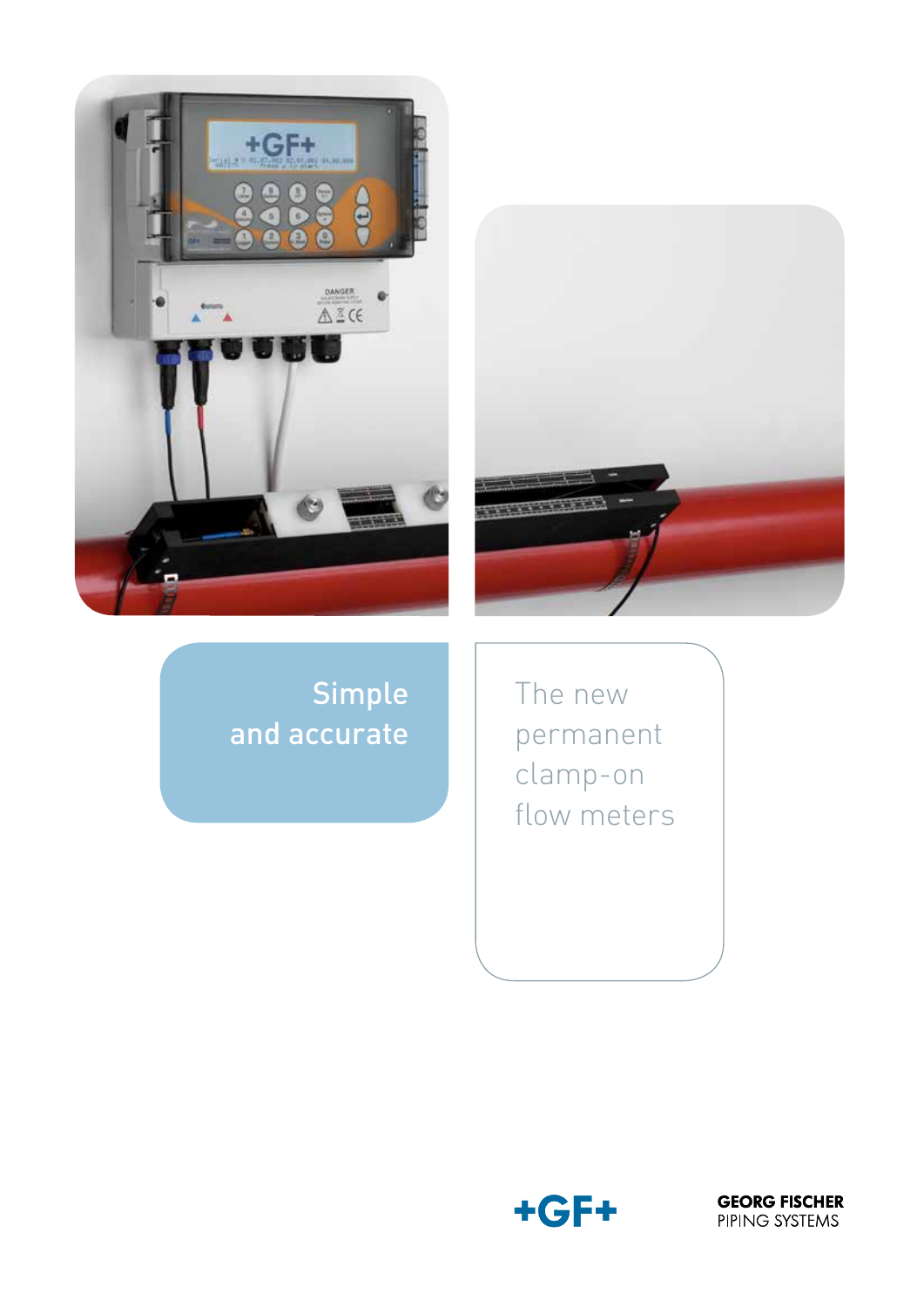# Ultraflo U3000/U4000

## Easy set-up and installation – perfectly tailored and pre-set for Georg Fischer Piping Systems.

The Ultraflo brings simplicity to the non-invasive measurement of liquid flow, offering the user quick and accurate flow measurement with its easy to follow menu and simple set up. A cost-effective alternative to traditional in-line meter installation, plus dry servicing, providing minimum downtime and maximum availability. Compact, rugged and reliable, the Ultraflow has been designed to provide sustained performance in industrial environments.



#### Industries

- Water
- • Building Services
- • Energy
- Chemical Industry
- • Food & Beverage
- Semiconductors

#### Recommended for

- Potable water
- • River water
- Cooling water
- • Demineralised water
- Water/glycol solutions
- • Chemicals

### Application / Use

- Ultrapure water measurement
- • Condensate measurement
- • Balancing systems
- • Chilled water metering
- Potable water metering

#### Hardware & Operation

The Ultraflo electronics are housed in a specifically designed IP65 enclosure, which incorporates the graphic display, keypad, sensor and output facility connections. Programming the unit is carried out by selecting the options displayed in the main menu and by following the simple instructions in any of the user selectable languages. Signal strength, time and date, as well as flow information are all continuously displayed, keeping the user fully aware of the measurement process.

#### Flow Transducers

The Ultraflo is able to work with different transducer sets depending on the unit purchased and the application. Sensors are mounted in a guide rail provided with each instrument, to ensure correct mounting and reliable operation on any size pipe, in either diagonal or reflex mode.

#### Data Logger (U4000 only)

The built in data logger in the U4000 allows site details and flow data to be recorded with a memory, that is able to log 198,000 separate readings. Data can be stored in 5 second to 1 hour intervals. The data for each site is stored in the memory until it has been cleared. The stored data can be displayed on the instrument in text or graph format. The instrument is also capable of down-loading the stored data via the USB or RS232 output port.

 $+GF+$ 

 $\overline{2}$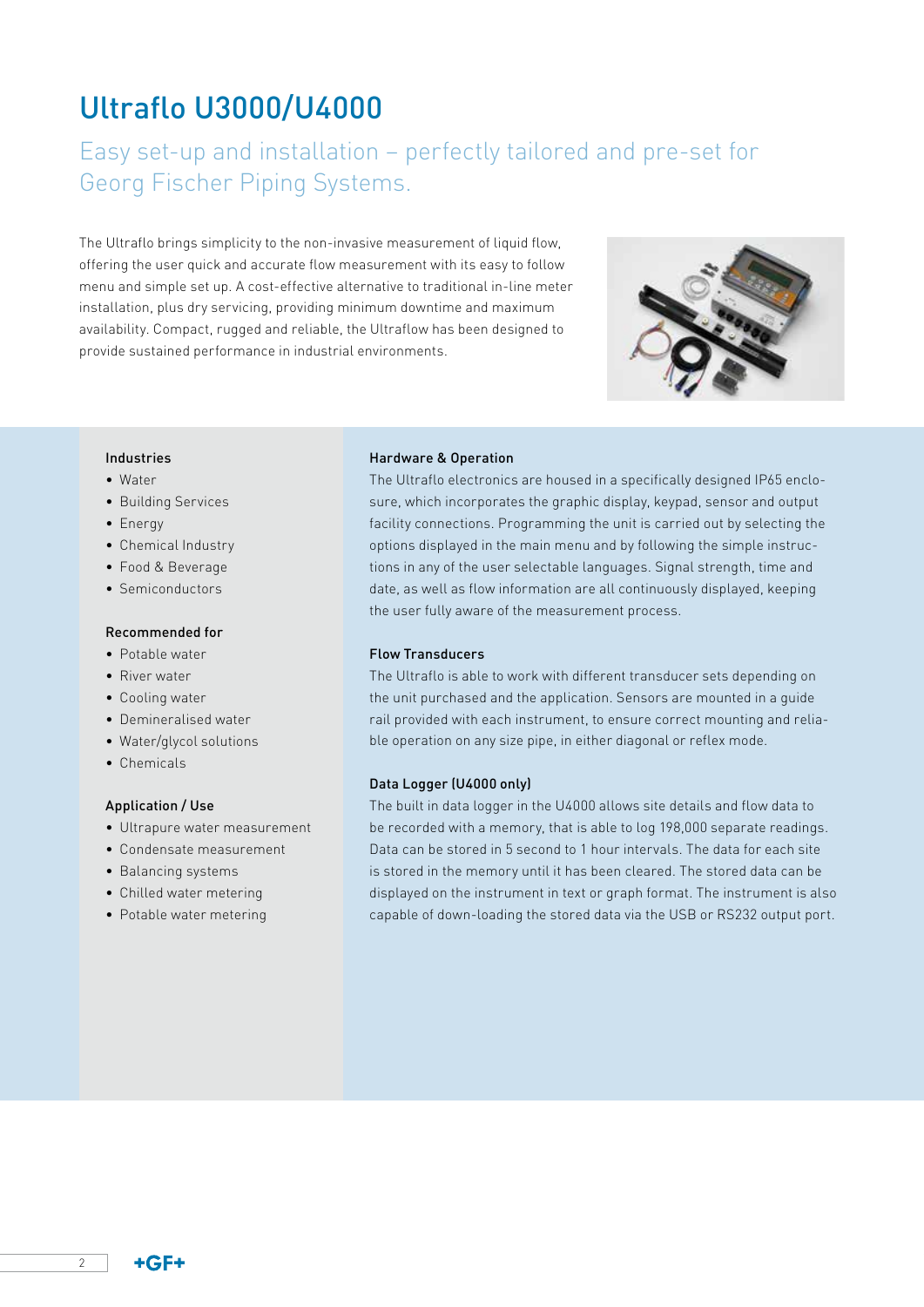# System data

## Transit time ultrasonic flow meter: a non-invasive way of measuring.



### U3000/U4000 Product Features

- Flow range: 0.1m/sec to 20m/sec bi-directional
- • Display: 64 x 240 pixels graphic display
- • Programming is password protected
- Power: 86V to 264V AC
	- Optional 24V a.c./d.c. 1A max.
- Languages EN, DE, FR, RU, SWE, IT, SP, P, NO, DEN
- Accuracy:  $+/-$  0.5% to  $+/-$  3% dep. on pipe size for flow rate  $> 0.2$ m/s



U3000/U4000



### U3000/U4000 Specification

- The enclosure is IP65 rated
- • A transducers: d13 d115 pipes
- B transducers: d50 d2000 pipes
- • Optional transducers for pipes d1500 up to d5000 contact Georg Fischer Piping Systems
- Transducer operating temp: A & B -20°C to +135°C
- Outputs:
	- Opto Isolated 0/4 –20mA
	- RS 232/USB (U4000 ONLY)
	- Pulse output (programmable pulse width from 2ms - 500ms)
	- Two programmable alarms (high/low flow volume or error)

#### Selectable pipe materials:

PVDF-SYGEF, PP-PROGEF, PE-ELGEF, PB-INSTAFLEX, ABS, PVC-U/PVC-C, Copper, Mild Steel, Ductile Iron, S'less Steel 316, …

#### Working principle

It takes just a few minutes to install and there is no need to shut down flow or drain the system.



When ultrasound is transmitted between the transducers, the speed at which the sound travels through the liquid is accelerated slightly by the velocity of the liquid through the pipe. When ultrasound is transmitted in the opposite direction, the flow of the liquid causes the transmitted sound to decelerate. The subsequent time difference is directly proportional to the flow velocity in the pipe. Having measured the flow velocity and knowing the pipe cross-sectional area, the volumetric flow can be easily calculated.



3